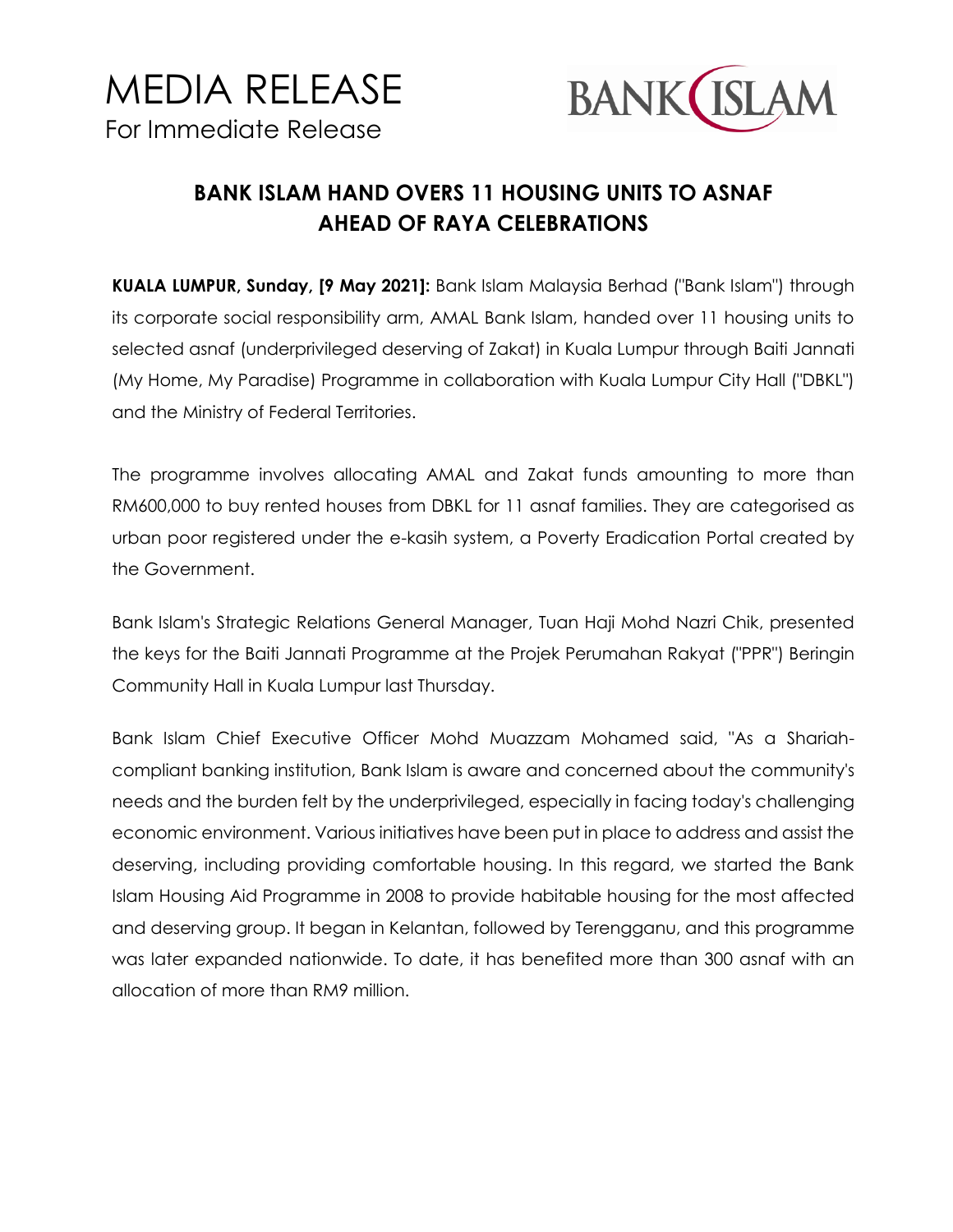"This year, the Bank Islam continues its Housing Aid Programme by collaborating with the Baiti Jannati Programme managed by DBKL to provide homeownership to the urban poor living in DBKL's PPR housing scheme. Bank Islam also refurbishes and furnishes the house with additional furniture and electrical equipment to make their living space complete and comfortable."

Mohd Muazzam added, "Although the COVID-19 pandemic situation still unabated, we are very grateful because this project was completed before Hari Raya Aidilfitri. Hopefully, these small contributions may bring joy to the whole family in celebrating the festival."

In addition to homeownership, AMAL Bank Islam also donated vouchers for breaking fast, Hari Raya hampers and cash to the recipients.

Bank Islam's initiatives to facilitate homeownership for the eligible group is not limited to the Housing Aid Programme. In July last year, Bank Islam pioneered a homeownership financing scheme for the asnaf group known as the Asnaf Personal Financing-i facility. The scheme is implemented through a joint venture of the State Zakat Management Agency, in which both parties each funds half of the house financing involved.

Through this scheme, asnaf with a fixed income of below RM1,500 per month can own a house on their land or with the landowner's permission.

"Through the pilot project collaboration with Kedah State Zakat Board ("LZNK"), two (2) houses were handed over to eligible recipients in February. We aim to hand over 30 units of houses under this financing scheme this year and continue to work to expand it nationwide with interested State Islamic Religious Council," said Mohd Muazzam.

He added, "The prosperity gained by Bank Islam is the outcome of the trust and support given to us by customers. Therefore, Bank Islam remains committed to assisting customers and the community in facing the current challenging period, especially following the increase in COVID-19 infection rates nationwide."

For further information, please visit [www.bankislam.com.](http://www.bankislam.com/)